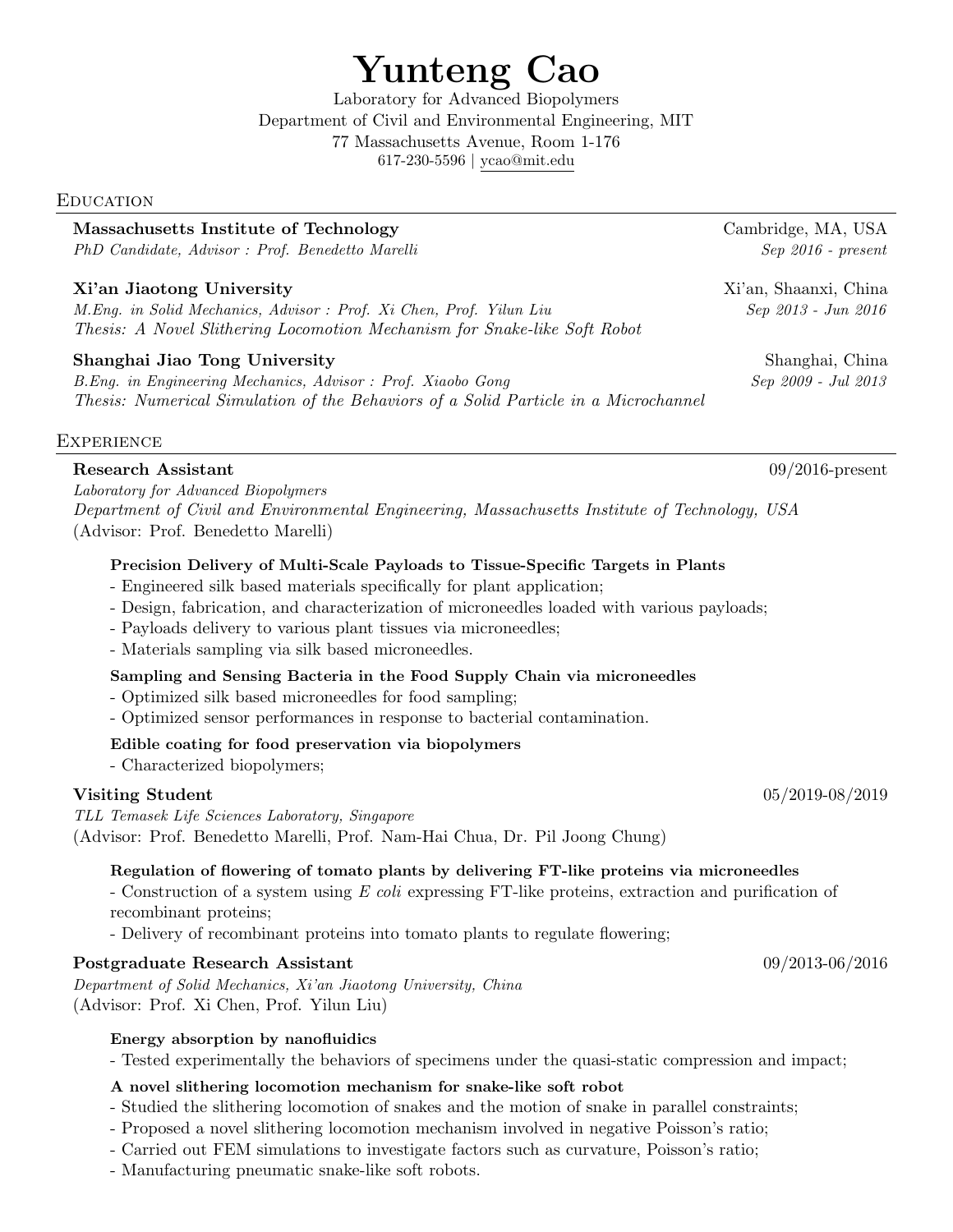### Rational design of 3D architectured metamaterial with tunable negative Poisson's ratio by harnessing instability

- Numerically simulated the deformation behaviors of RVE triggered by instability;
- Investigated the effects of the three approaches proposed to tune the Poisson's ratio;
- Modeled the deformation behavior of structure to predict the Poisson's ratio for further application.

## Undergraduate Research Internship 07/2012-08/2012

Department of Engineering Mechanics, Tsinghua University, China (Advisor: Prof. Xiqiao Feng)

Mechanical properties and performance of nano-plate with surface stresses

- Numerical modeling and investigation of Van der Waals interaction induced instability and morphogenesis of circular nano-plate using finite element method

Undergraduate Researcher for Participation in Research Project of SJTU 03/2012-05/2012

Department of Engineering Mechanics, Shanghai Jiao Tong University, China (Advisor: Prof. Chenli Zhang)

## Mechanical properties and modeling of graphene under simple loading conditions

## **ACTIVITIES**

## MIT-France Program 01/2017-01/2017

Polytech-AMU,Aix-Marseille University

## 5th Marseille Winter School On Multi-Scale Porous Materials 2017

## change:WATER Labs 12/2016-present

MIT D-Lab

Developing dignified sanitation to population by developing a compact, evaporative toilet for homes without power or plumbing

- Won Hult Prize, MIT \$100k, etc and reported by MIT News and many presses such as Phys.org, Boston Globe, and Bloomberg

#### **PUBLICATIONS**

1. Heyu Yin, Yunteng Cao, Benedetto Marelli, Xiangqun Zeng, Andrew J. Mason, Changyong Cao, Soil Sensors for Smart and Precision Agriculture, Advanced Materials. Under review after revision.

2. Doyoon Kim, Yunteng Cao, Dhanushkodi Mariappan, Michael S. Bono Jr., A. John Hart, and Benedetto Marelli, A Microneedle Technology for Sampling and Sensing Bacteria in the Food Supply Chain, Advanced Functional Materials, 2020, 2005370. Selected as Front Cover

3. Elisabetta Ruggeri, Doyoon Kim, Yunteng Cao, Silvia Fare, Luigi De Nardo, and Benedetto Marelli, A Multilayered Edible Coating to Extend Produce Shelf-life, ACS Sustainable Chemistry & Engineering, 2020.

4. Yunteng Cao, Eugene Lim, Menglong Xu, Jing-Ke Weng, and Benedetto Marelli, Precision Delivery of Multiscale Payloads to Tissues Specific Targets in Plants, Advanced Science, 2020, 1903551. Selected as Front Cover

- 5. Yihao Zhou, Changyong Cao, Yunteng Cao, Qiwei Han, Charles B.Parker, Jeffrey T.Glass, Robust and High-Performance Electrodes via Crumpled Au-CNT Forests for Stretchable Supercapacitors, Matter(2020).
- 6. Shoue Chen, Yunteng Cao, Morteza Sarparast, Hongyan Yuan, Lixin Dong, Xiaobo Tan, Changyong Cao, Soft

Crawling Robots: Design, Actuation, and Locomotion, Advanced Materials Technologies 5, no. 2 (2020): 1900837.

7. Changyong Cao, Yihao Zhou, Stephen Ubnoske, Jianfeng Zang, Yunteng Cao, Phil´emon Henry, Charles B. Parker, Jeffrey T. Glass, Highly stretchable supercapacitors via crumpled vertically aligned carbon nanotube forests, Advanced Energy Materials 9, no. 22 (2019): 1900618.

8. Zhitao Zhou, Shaoqing Zhang, Yunteng Cao, Benedetto Marelli, Xiaoxia Xia, Tiger H Tao, Engineering the Future of Silk Materials through Advanced Manufacturing, Advanced Materials, 2018, 20 (33) 1706983. Selected as Back Cover 9. Yunteng Cao, Yilun Liu, Youlong Chen, Liangliang Zhu, Yuan Yan, Xi Chen, A Novel Slithering Locomotion Mechanism for a Snake-like Soft Robot, Journal of the Mechanics and Physics of Solids 99 (2017): 304-320.

10. Liangliang Zhu, Yunteng Cao, Yilun Liu, Zhe Yang, Xi Chen,Architectures of Soft Robotic Locomotion Enabled by Simple Mechanical Principles, Soft Matter 13, No. 25 (2017): 4441-4456.